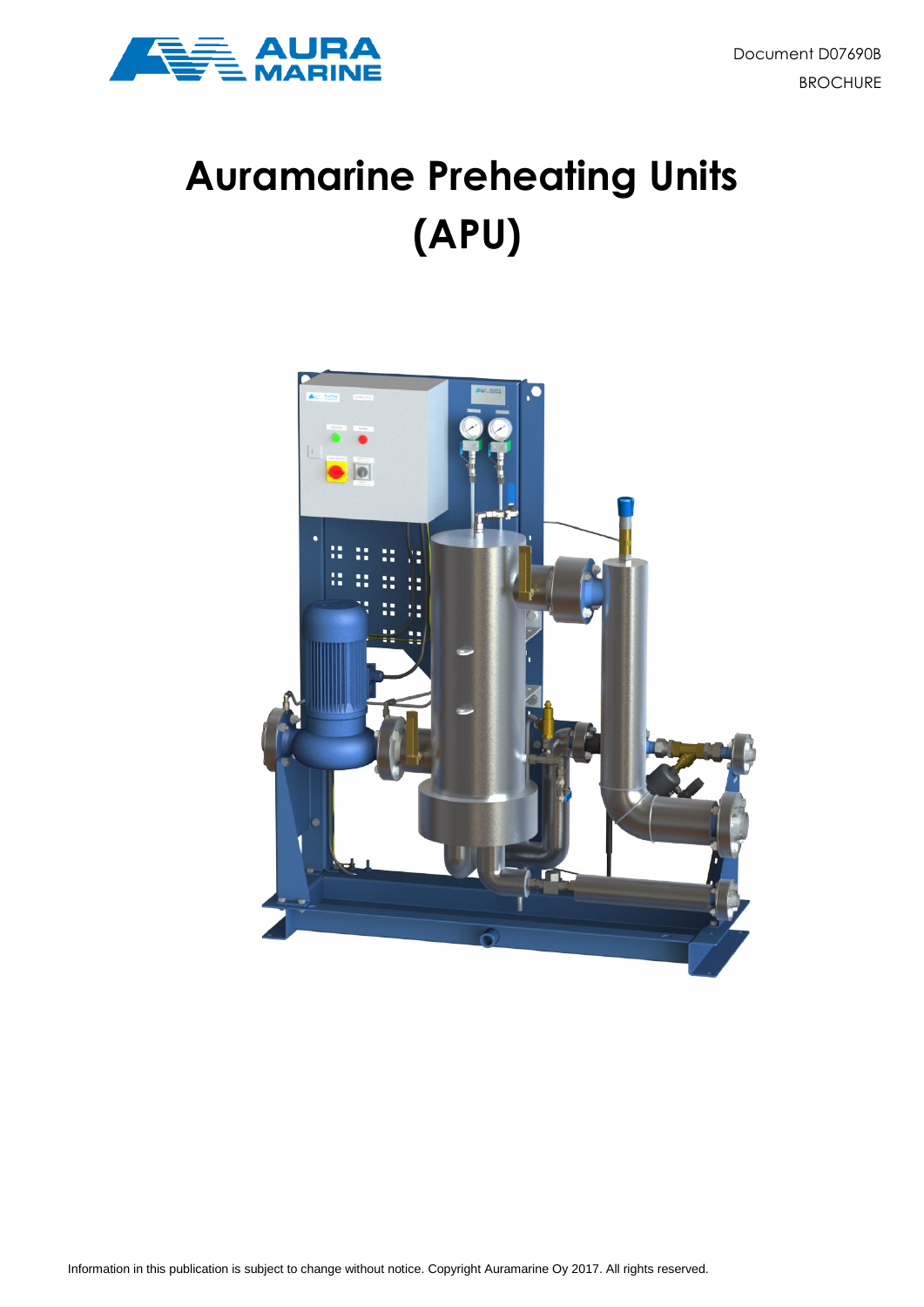

# **1 General**

### **1.1 APU operating principle**

The APU unit is designed to heat engine HT-water. The heating media of the heater (HM1B) can be steam or thermal oil. The APU unit is equipped with built on HT-water circulation pump (PM1), which provides flow of continuously heated water. The water temperature is kept constant by built-in self-actuating thermostatic controller (V004) located in the unit. The APU unit can be controlled from a control cabinet mounted on the unit locally or remotely from another location. Additional pressure gauges and thermometer available as an option (Option 1).



*Figure 1. P&ID of the Auramarine Preheating Unit (Steam version).*

| <b>Description</b> | Pump capacity (m <sup>3</sup> /h, @<br>1 bar 400V 50Hz/440V<br>60Hz) | Heating<br>power max.<br>(kW) | Max. steam<br>consumption/<br><b>Thermal oil</b><br>flow: | Heating<br>media<br>$(S=Steam,$<br>T=Thermal oil) |  |  |
|--------------------|----------------------------------------------------------------------|-------------------------------|-----------------------------------------------------------|---------------------------------------------------|--|--|
| APU-M-12-54-S      | 12                                                                   | 54                            | $91$ kg/h                                                 | S                                                 |  |  |
| APU-M-29-144-S     | 29                                                                   | 144                           | 254 kg/h                                                  | S                                                 |  |  |
| APU-M-42-252-S     | 42                                                                   | 252                           | 443 kg/h                                                  | S                                                 |  |  |
| APU-M-12-54-T      | 12                                                                   | 54                            | $5.5 \text{ m}^3/h$                                       |                                                   |  |  |
| APU-M-29-144-T     | 29                                                                   | 144                           | $15.1 \text{ m}^3/h$                                      |                                                   |  |  |
| APU-M-42-252-T     | 42                                                                   | 252                           | $23.8 \text{ m}^3/h$                                      |                                                   |  |  |

*Table 1. Available standard APU units.*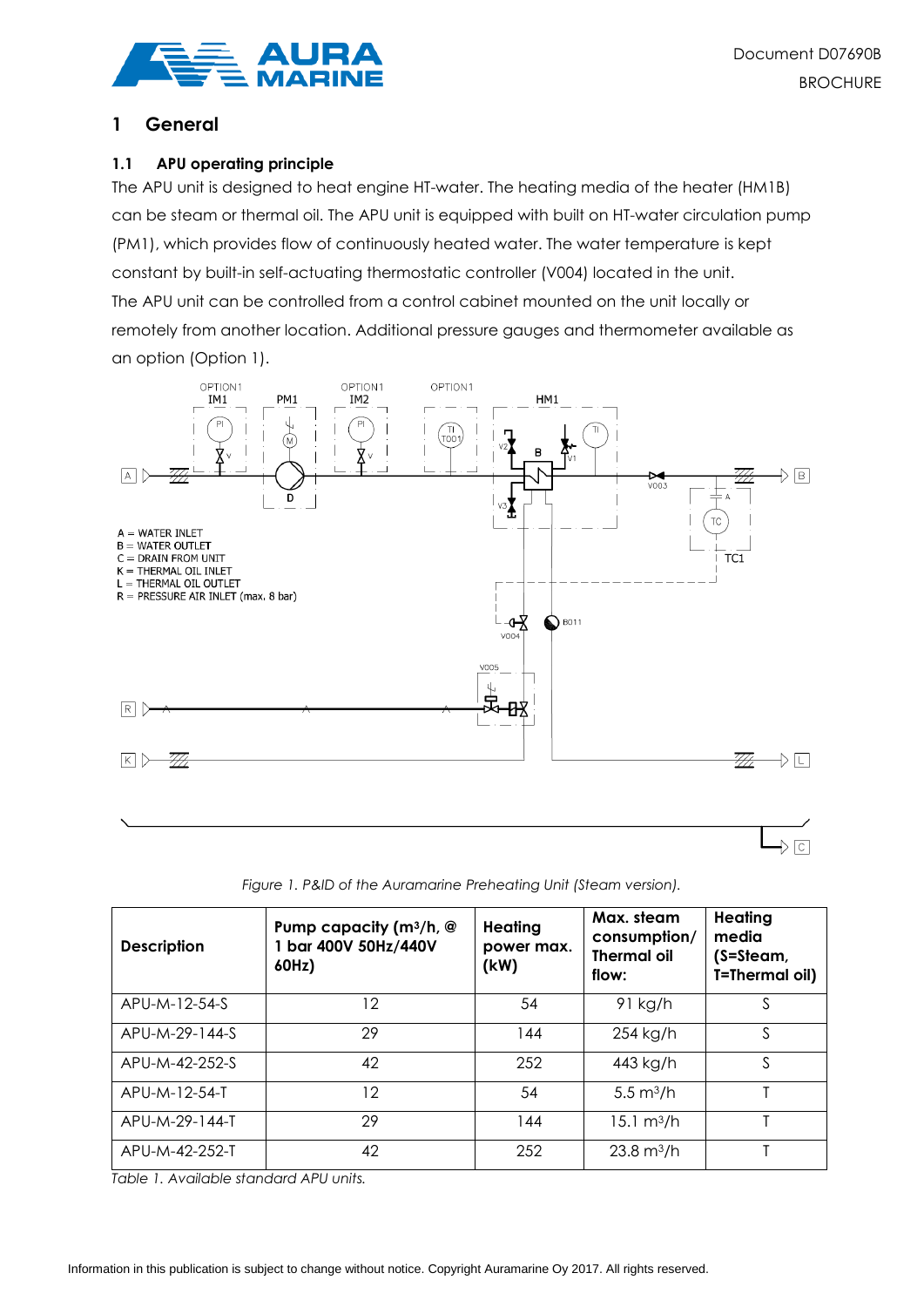

## **2 Technical data**

| Water outlet temperature               | 80°C (operating temperature set point)              |
|----------------------------------------|-----------------------------------------------------|
| Heating media                          | Steam (S) / Thermal oil (T)                         |
| Input voltage and frequency            | 400 V 50 Hz, 440 V 60 Hz, 690 V 50/60 Hz            |
| Control voltage                        | 230 VAC, internally transformed                     |
| Design pressure max.                   | 10 bar (water, steam and thermal oil side)          |
| Design temperature max.                | 95°C (water), 180°C (steam) and 200°C (thermal oil) |
| Pressure head                          | $0.8 - 1.0$ bar                                     |
| Required compressed air pressure       | $4-8$ bar                                           |
| Heat transfer capacity max.            | 54 / 144 / 252 kW                                   |
| Pump capacity (1 bar, 400V 50 Hz, max) | 12 / 29 / 42 m <sup>3</sup> /h                      |

#### **3 Main components**

| Position                       | Denomination                                                                                                           |  |  |  |  |  |  |
|--------------------------------|------------------------------------------------------------------------------------------------------------------------|--|--|--|--|--|--|
| PM <sub>1</sub>                | HT-Water preheating pump, for circulating HT-water via preheater at a lower                                            |  |  |  |  |  |  |
|                                | engine load or when the engine is in stand-by mode.                                                                    |  |  |  |  |  |  |
| HM1B                           | <b>HT-water heater</b> , heating media is steam / thermal oil                                                          |  |  |  |  |  |  |
| HM <sub>1</sub> V <sub>1</sub> | Safety valve, for heater protection                                                                                    |  |  |  |  |  |  |
| HM1V2                          | Vent valve, ball valve                                                                                                 |  |  |  |  |  |  |
| HM <sub>1</sub> V <sub>3</sub> | Drain valve, ball valve                                                                                                |  |  |  |  |  |  |
| <b>HM1TI</b>                   | Thermometer, liquid pillar type, scale in °C                                                                           |  |  |  |  |  |  |
| B011                           | Steam trap (only for steam versions)                                                                                   |  |  |  |  |  |  |
| V003                           | Non-return valve                                                                                                       |  |  |  |  |  |  |
| V004                           | Temperature control valve<br>-Self actuating thermostatic control valve, setting range :+40-105 °C, set<br>point +80°C |  |  |  |  |  |  |
| V005                           | Steam/Thermal oil shut off valve                                                                                       |  |  |  |  |  |  |
|                                | -Valve with electro pneumatic actuator                                                                                 |  |  |  |  |  |  |
|                                | -For closing the steam/thermal oil inlet when pump is stopped                                                          |  |  |  |  |  |  |
| Option 1                       |                                                                                                                        |  |  |  |  |  |  |
| IM1PI, IM2PI                   | <b>Pressure gauge-</b> $\varnothing$ 63 mm, glycerine filled<br>scale MPa+kPa/bar/psi                                  |  |  |  |  |  |  |
| IM1V, IM2V                     | <b>Hand valve</b>                                                                                                      |  |  |  |  |  |  |
| T001                           | <b>Thermometer, liquid pillar type, scale in °C</b>                                                                    |  |  |  |  |  |  |

#### **4 Control panel, materials, miscellaneous**

| <b>Control panel</b>   | -Main switch for supply voltage                                                      |  |  |  |  |  |  |  |  |
|------------------------|--------------------------------------------------------------------------------------|--|--|--|--|--|--|--|--|
|                        | -HT-Water pump starter                                                               |  |  |  |  |  |  |  |  |
|                        | -On/Off/Remote switch for the pump                                                   |  |  |  |  |  |  |  |  |
|                        | -Control of steam/thermal oil shut off valve; valve closes when pump is              |  |  |  |  |  |  |  |  |
|                        | stopped meanwhile the pump stops with short (adjustable) delay                       |  |  |  |  |  |  |  |  |
|                        | -Remote control possibility of the pump and shut off valve                           |  |  |  |  |  |  |  |  |
|                        | -Cable glands for in/out cabling are included                                        |  |  |  |  |  |  |  |  |
| Frame                  | -Bolted sheet metal construction                                                     |  |  |  |  |  |  |  |  |
|                        | -1" threaded female connection at frame for draining of leakages                     |  |  |  |  |  |  |  |  |
| <b>Painting system</b> | -ISO 12944-5; 2007 A2.06 EP120/2-FeSa2 <sup>1</sup> / <sub>2</sub> (frame and pipes) |  |  |  |  |  |  |  |  |
| <b>Pipes</b>           | -Seamless carbon steel P235GH, EN10217 or equal                                      |  |  |  |  |  |  |  |  |
|                        | -Welding according to ISO 5817 C                                                     |  |  |  |  |  |  |  |  |
|                        | -Thermal oil/steam pipes and heater insulated with mineral wool covered by           |  |  |  |  |  |  |  |  |
|                        | galvanized steel sheet                                                               |  |  |  |  |  |  |  |  |
| Connecting             | -DIN2633 (HT-water inlet) and EN 1092-1 PN16/40, counter flanges, gaskets,           |  |  |  |  |  |  |  |  |
| flanges                | bolts and nuts included                                                              |  |  |  |  |  |  |  |  |
| <b>Valves</b>          | -Globe and ball valves, nominal pressure class min. 16 bar                           |  |  |  |  |  |  |  |  |
| <b>Name plates</b>     | -English, stainless steel, on piping and components                                  |  |  |  |  |  |  |  |  |